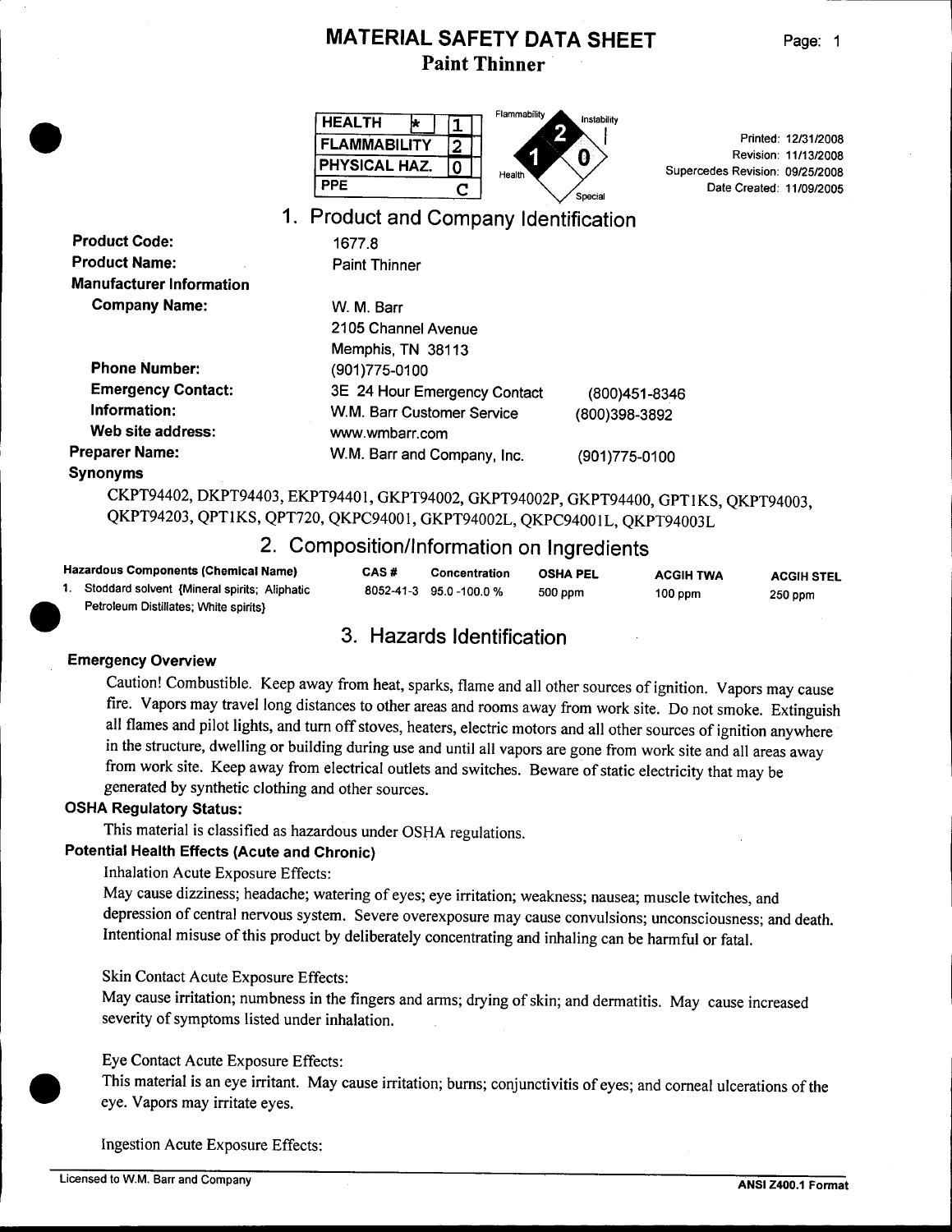Harmful or fatal if swallowed. May cause nausea; weakness; muscle twitches; gastrointestinal irritation; and diarrhea. Severe overexposure may cause convulsions; unconsciousness; and death.

#### Chronic Exposure Effects:

Reports have associated repeated and prolonged overexposure to solvents with neurological and other physiological damage. Prolonged or repeated contact may cause dermatitis. May cause jaundice; bone marrow damage; liver damage; anemia; and skin irritation.

#### Signs and Symptoms Of Exposure

Inhalation, ingestion, and dermal are possible routes of exposure.

## Medical Conditions Generally Aggravated By Exposure

Diseases of the skin, eyes, liver, kidneys, central nervous system and respiratory system.

## 4. First Aid Measures

#### Emergency and First Aid Procedures

Inhalation:

**•** 

If user experiences breathing difficulty, move to air free of vapors, Administer oxygen or artificial medical assistance can be rendered.

#### Skin Contact:

Wash with soap and large quantities of water and seek medical attention if irritation from contact persists.

#### Eye Contact:

Flush with large quantities of water for at least 15 minutes and seek immediate medical attention.

#### Ingestion:

**•** 

Do not induce vomiting. Call your local poison control center, hospital emergency room or physician immediately for instructions to induce vomiting.

If spontaneous vomiting is about to occur,place victim's head below knees. If victim is drowsy or unconscious, place on the left side with head down. Never give anything by mouth to a person who is not fully conscious. Do not leave victim unattended. Seek medical attention immediately.

#### Note to Physician

Call your local poison control center for further information.

Inhalation: Inhalation overexposure can produce toxic effects. Monitor for respiratory distress. If cough or difficulty in breathing develops, evaluate for upper respiratory tract inflammation, bronchitis, and pneumonitis. Administer supplemental oxygen with assisted ventilation as required.

Ingestion: If ingested, this material presents a significant aspiration and chemical pneumonitis hazard. Induction of emesis is not recommended. Consider activated charcoal and/or gastric lavage. If patient is obtunded, protect the airway by cuffed endotracheal intubation or by placement of the body in a Trendelenburg and left lateral decubitus position.

| <b>Flammability Classification:</b> | Class II                                                             |
|-------------------------------------|----------------------------------------------------------------------|
| Flash Pt:                           | $>= 101.00 F$<br>Method Used: Setaflash Closed Cup (Rapid Setaflash) |
| <b>Explosive Limits:</b>            | LEL: $\sim 0.5\%$<br>UEL: $\sim$ 6 %                                 |
| <b>Autoignition Pt:</b>             | 446.00 F                                                             |

5. Fire Fighting Measures

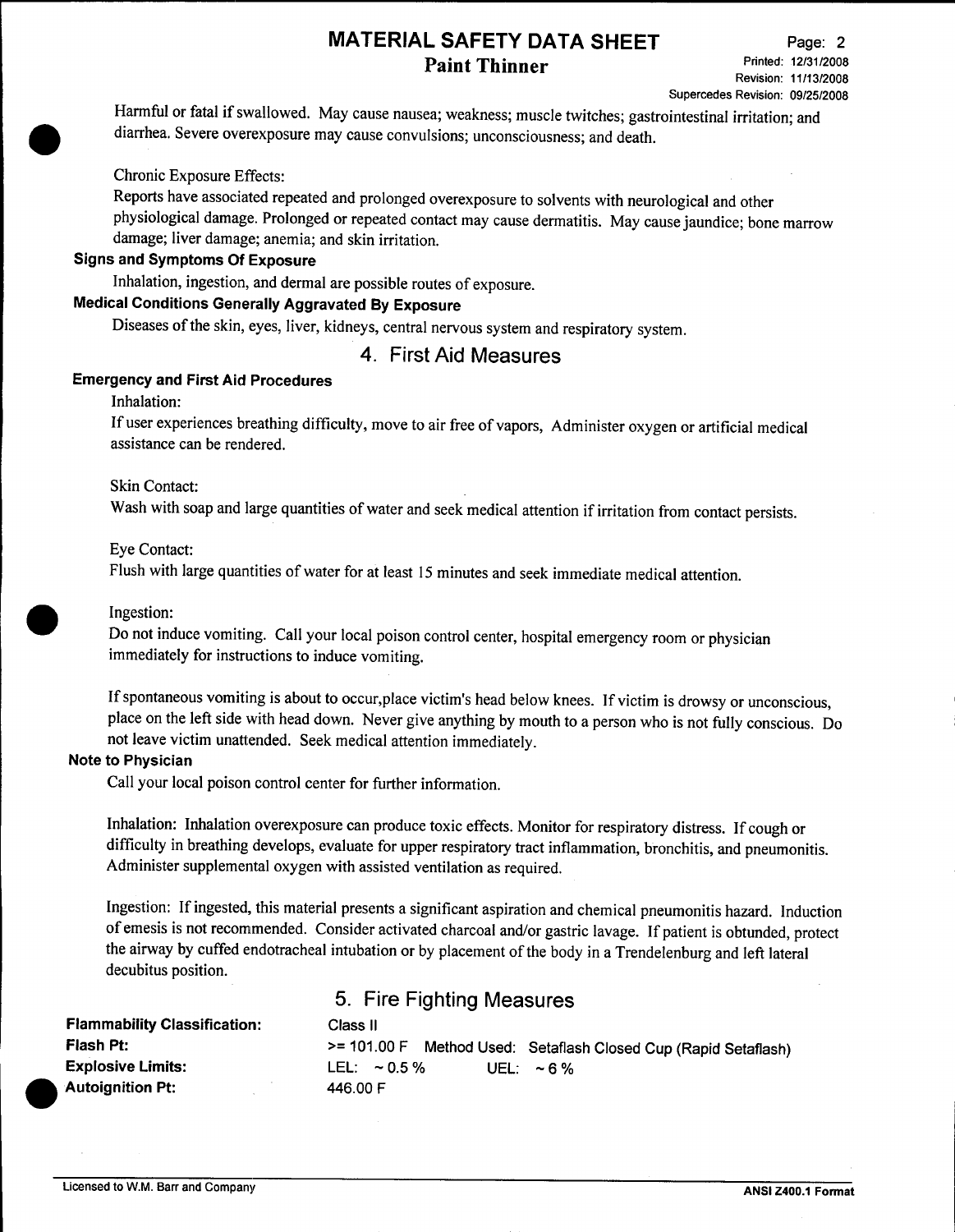#### **Fire Fighting Instructions**

Self-contained respiratory protection should be provided for fire fighters fighting fires in buildings or confined areas. Storage containers exposed to fire should be kept cool with water spray to prevent pressure build-up. Stay away from heads of containers that have been exposed to intense heat or flame.

# **Flammable Properties and Hazards •**

Combustible Liquid.

#### **Hazardous Combustion Products**

Carbon dioxide, carbon monoxide, smoke, fumes, and/or unburned hydrocarbons.

#### **Extinguishing Media**

Use carbon dioxide, dry powder, or foam.

**Unsuitable Extinguishing Media**

No data available.

# 6. **Accidental Release Measures**

#### **Steps To Be Taken In Case** Material Is **Released Or Spilled**

Clean up:

Keep unnecessary people away; isolate hazard area and deny entry. Stay upwind, out of low areas, and ventilate closed spaces before entering. Shut off ignition sources; keep flares, smoking or flames out of hazard area.

Small spills:

Take up with sand, earth or other noncombustible absorbent material and place in a plastic container where applicable.

Large spills:

**•** 

Dike far ahead of spill for later disposal.

Waste Disposal:

Dispose in accordance with applicable local, state and federal regulations.

## 7. **Handling and Storage**

#### **Precautions To Be Taken in Handling**

Read carefully all cautions and directions on product label before use. Since empty container retains residue, follow all label warnings even after container is empty. Dispose of empty container according to all regulations. Do not reuse this container.

A static electrical charge can accumulate when this material is flowing through pipes, nozzles or filters, and when it is agitated. A static spark discharge can ignite accumulated vapors particularly during dry weather conditions. Always use proper bonding and grounding procedures.

#### **Precautions To Be Taken in Storing**

Keep container tightly closed when not in use. Store in a cool, dry place. Do not store near flames or at elevated temperatures.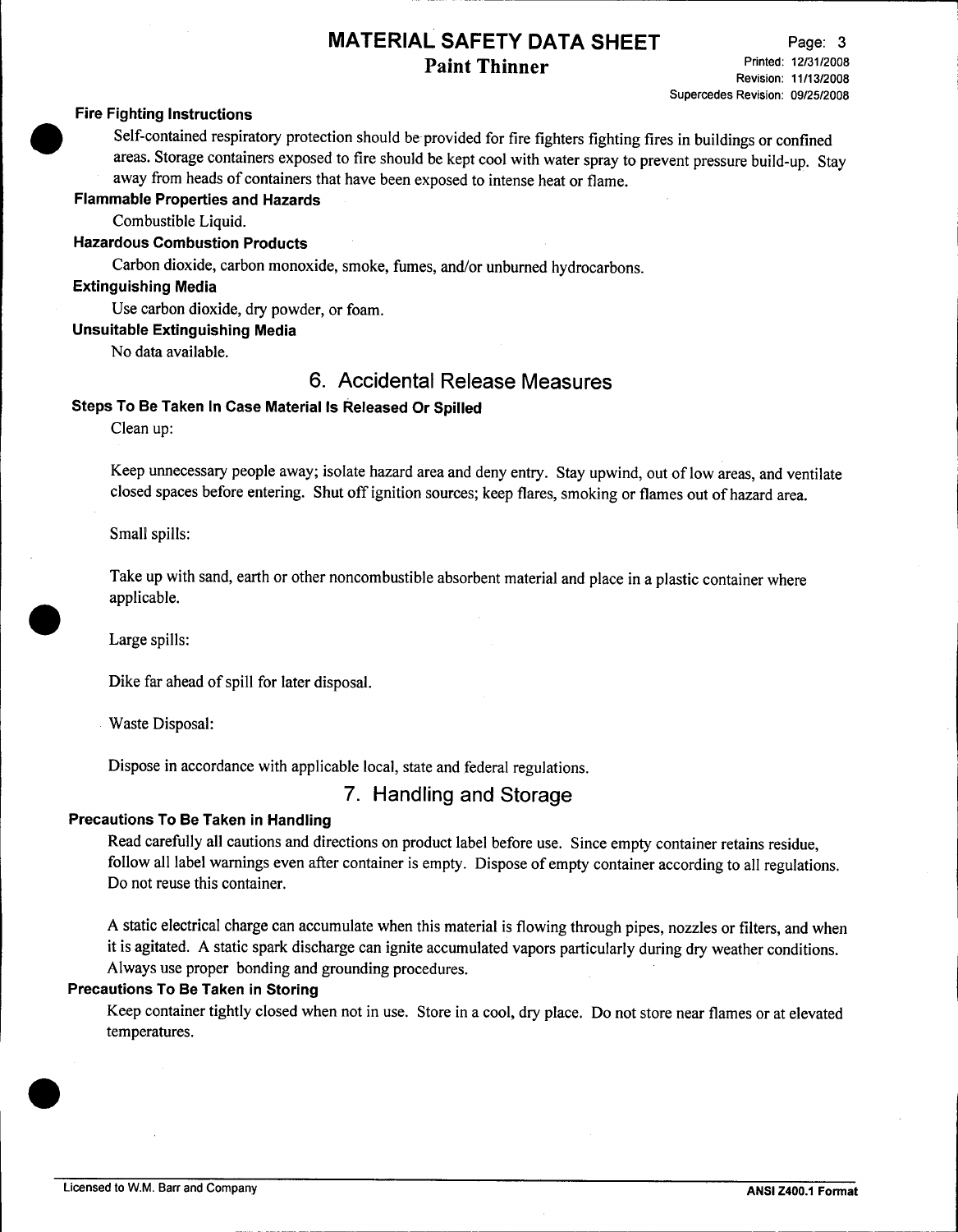# 8. Exposure Controls/Personal Protection

# Respiratory Equipment (Specify Type)

For OSHA controlled work place and other regular users. Use only with adequate ventilation under engineered air control systems designed to prevent exceeding appropriate TLV. For occasional use, where engineered air control is not feasible, use properly maintained and properly fitted NIOSH approved respirator for organic solvent vapors. A dust mask does not provide protection against vapors.

#### Eye Protection

•

Safety glasses, goggles or face shields are recommended to safeguard against potential eye contact, irritation, or injury. Contact lenses should not be worn while working with chemicals.

#### Protective Gloves

Wear impermeable gloves. Gloves contaminated with product should be discarded. Promptly remove clothing that becomes soiled with product.

## Other Protective Clothing

Various application methods can dictate use of additional protective safety equipment, such as impermeable aprons, etc., to minimize exposure. Before reuse, thoroughly clean any clothing or protective equipment that has been contaminated by prior use. Discard any clothing or other protective equipment that cannot be decontaminated, such as gloves or shoes.

#### Engineering Controls (Ventilation etc.)

Use only with adequate ventilation to prevent build-up of vapors. Open all windows and doors. Use only with a cross ventilation of moving fresh air across the work area. If strong odor is noticed or you experience slight dizziness, headache, nausea, or eye-watering - Stop - ventilation is inadequate. Leave area immediately.

#### Work/Hygienic/Maintenance Practices

A source of clean water should be available in the work area for flushing eyes and skin.

Do not eat, drink, or smoke in the work area.

Wash hands thoroughly after use.

## 9. Physical and Chemical Properties

| <b>Physical States:</b>              | [ ]Gas<br>[X] Liquid<br>[ ] Solid                               |
|--------------------------------------|-----------------------------------------------------------------|
| <b>Melting Point:</b>                | No data.                                                        |
| <b>Boiling Point:</b>                | 298.00 F - 400.00 F                                             |
| <b>Autoignition Pt:</b>              | 446.00 F                                                        |
| <b>Flash Pt:</b>                     | >= 101.00 F Method Used: Setaflash Closed Cup (Rapid Setaflash) |
| <b>Explosive Limits:</b>             | LEL: $\sim 0.5 \%$<br>UEL: $\sim$ 6 %                           |
| Specific Gravity (Water = $1$ ):     | 0.78                                                            |
| Vapor Pressure (vs. Air or mm Hg):   | 0.22 MM HG at 68.0 F                                            |
| Vapor Density (vs. $Air = 1$ ):      | 4.7                                                             |
| <b>Evaporation Rate (vs Butyll</b>   | No data.                                                        |
| Acetate=1):                          |                                                                 |
| <b>Solubility in Water:</b>          | No data.                                                        |
| <b>Solubility Notes</b>              |                                                                 |
| Very slightly soluble in cold water. |                                                                 |
| <b>Percent Volatile:</b>             | 100.0 % by weight.                                              |
| VOC / Volume:                        | 784.0000 G/L                                                    |
| <b>Corrosion Rate:</b>               | No data.                                                        |
| pH:                                  | No data.                                                        |
| <b>Appearance and Odor</b>           |                                                                 |
| Water White / Free and Clear         |                                                                 |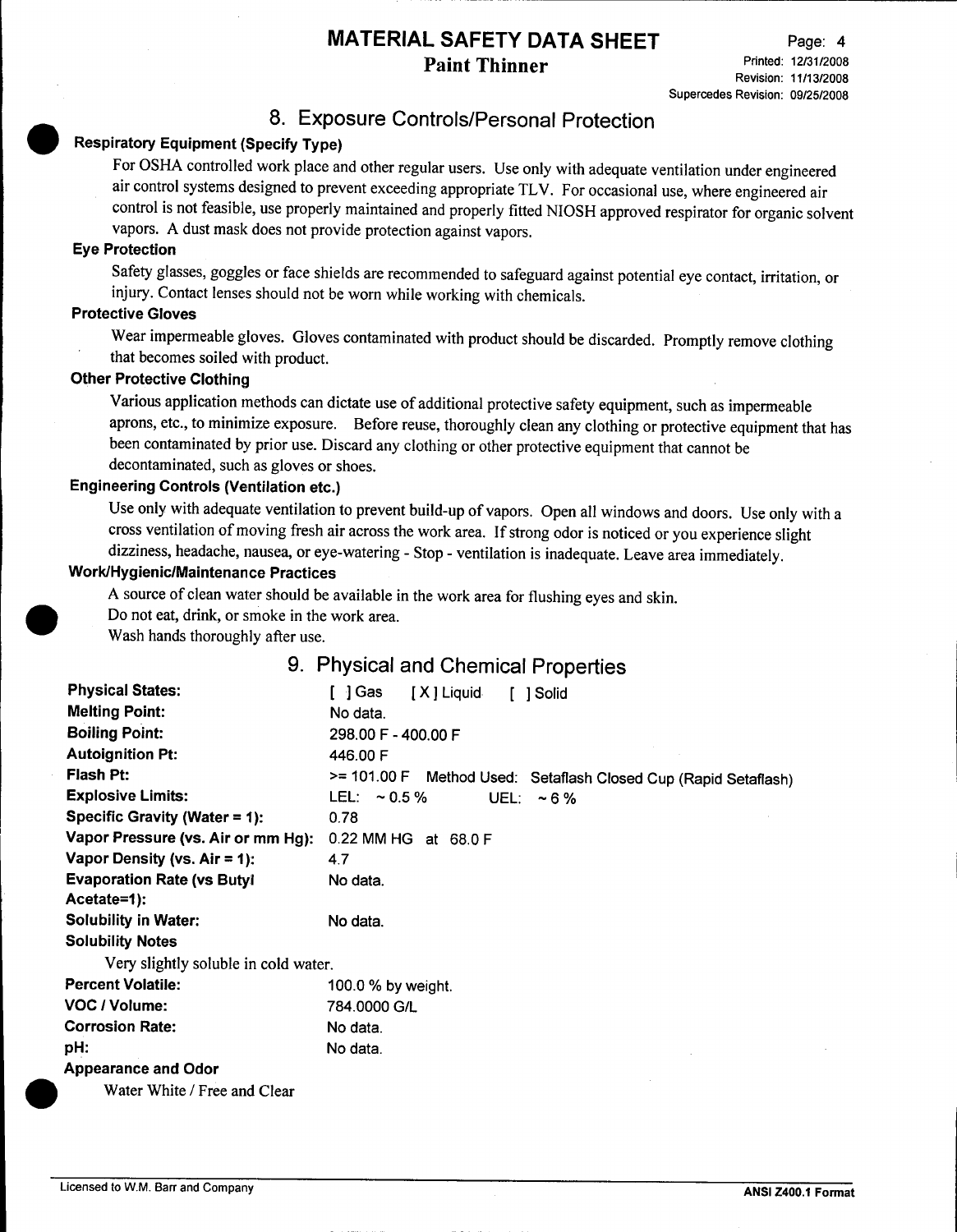Page: 5 Printed: 12/31/2008 Revision: 11/13/2008 Supercedes Revision: 09/25/2008

# 10. Stability and Reactivity

Stability: Unstable [ ] Stable [ X ] Conditions To Avoid - Instability No data available. Incompatibility - Materials To Avoid Incompatible with strong acids, alkalies, and oxidizers such as liquid chlorine and oxygen. Hazardous Decomposition Or Byproducts Decomposition may produce carbon monoxide and carbon dioxide. Hazardous Polymerization: Will occur [ ] Will not occur [ X ] Conditions To Avoid - Hazardous Polymerization No data available. **•** 11. Toxicological Information No data available. Carcinogenicity/Other Information No data available. Hazardous Components (Chemical Name) 1. Stoddard solvent {Mineral spirits; Aliphatic Petroleum Distillates; White spirits} CAS # NTP 8052-41-3 n.a. IARC n.a. ACGIH n.a. OSHA n.a. **•** 12. Ecological Information No data available. 13. Disposal Considerations Waste Disposal Method Dispose in accordance with federal, state, and local regulations. 14. Transport Information LAND TRANSPORT (US DOT) DOT Proper Shipping Name Paint Related Material, Not Regulated Additional Transport Information For *D.D.T.* information, contact W.M. Barr Technical Services at 1-800-398-3892. The supplier may apply one of the following exceptions: Combustible Liquid, Consumer Commodity, Limited Quantity, Viscous Liquid, Does Not Sustain Combustion, or others, as allowed under 49CFR Hazmat Regulations. Please consult 49CFR Subchapter C to ensure that subsequent shipments comply with these exceptions. 15. Regulatory Information EPA SARA Title III Section 302 Extremely Hazardous Chemical with TPQ. \* indicates 10000 LB TPO if not volatile. EPA SARA Title III Section 304: CERCLA Reportable + Sec.302 with Reportable Quantity. \*\* indicates statutory RQ. EPA SARA Title III Section 313 Toxic Release Inventory. Note: -Cat indicates a member of a chemical category. US EPA SARA Title III Hazardous Components (Chemical Name) 1. Stoddard solvent {Mineral spirits; Aliphatic Petroleum Distillates; White spirits} SARA (Superfund Amendments and Reauthorization Act of 1986) Lists: Sec.302: Sec.304: Sec.313: CAS # Sec.302 (EHS) 8052-41-3 No Sec.304 RQ No Sec.313 (TRI) No Sec.110 No